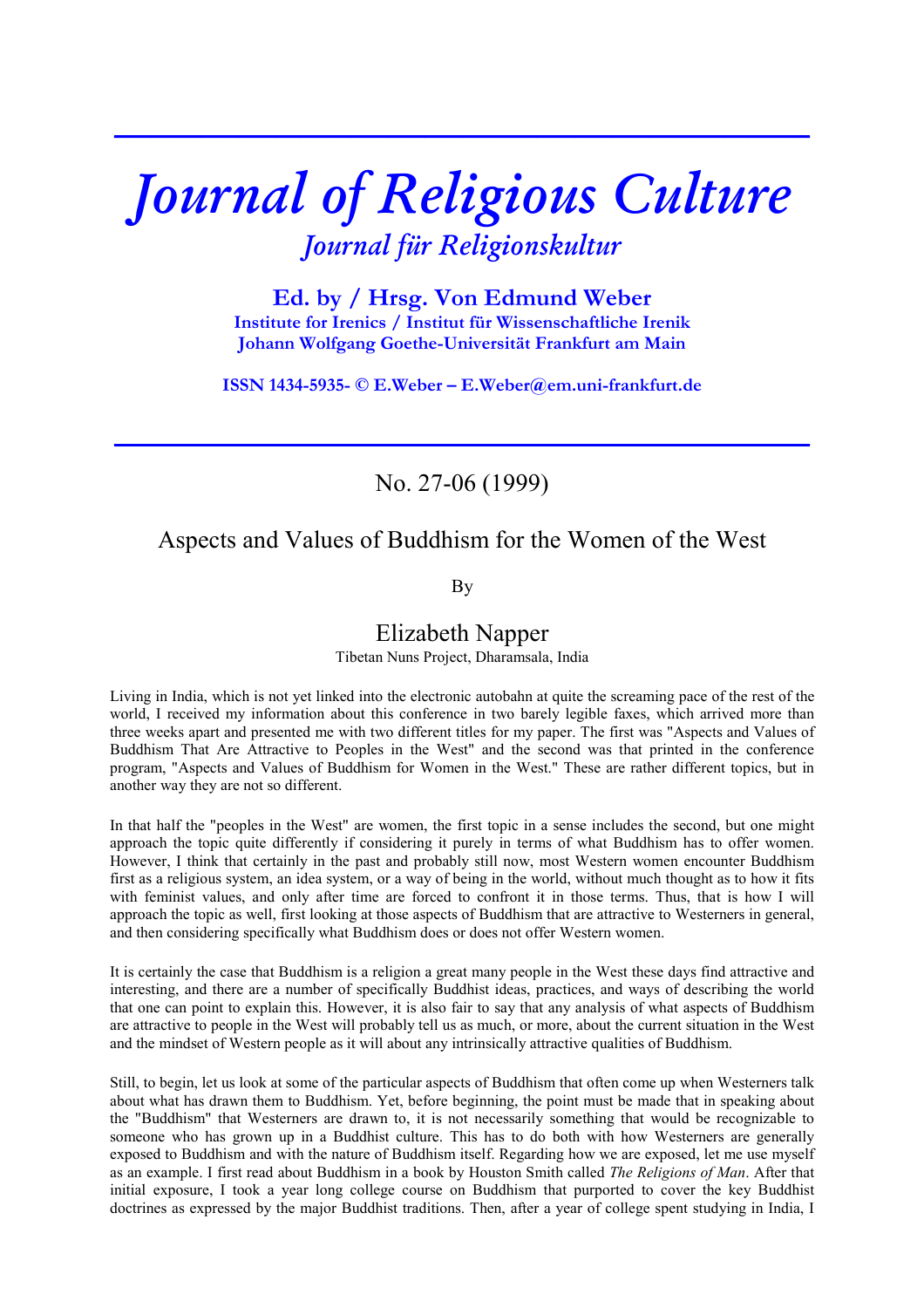spent a period of several years studying at a Tibetan Buddhist center in the United States. I had been there more than two years before I heard anything that had the slightest relationship to what I had studied in my college course. Now this is not only true of Buddhism, I had the same experience regarding Hinduism, which I studied in college courses for a year just before going to India, and discovered when I got there that I had learned nothing that gave me any assistance in understanding the vast display of Hindu religiosity that surrounded me in the Hindu center of Banaras where I was studying.

How could this be? It has a great deal to do with the Western way of approaching things, including living religions, seeing them primarily as idea systems, something to think about and understand. Whereas people born into the Buddhist tradition generally approach their inherited religion beginning with what you *do*--visiting the temple, making offerings, and so forth--most Westerners are introduced to Buddhism as an idea system--often through books or a college course, and sometimes through meeting with Asian teachers of the Buddhist tradition, either those living in the West or through travel to Asia. And although in the latter case, it might seem that a trained Asian representative of a Buddhist tradition would be passing on that tradition exactly, in fact, modifications have already been made just by dealing with Westerners and even more by a teacher being in the West as evidenced by the fact that the majority of serious students of Buddhism in the West are lay, whereas in Buddhist countries serious study and practice of the religion is mostly left to those who are ordained. With Asian populations, lay people primarily operate in the support roll of making the offerings that support the ordained sangha (and in most Asian countries, the very term "ordained sangha" is redundant since lay people are not considered sangha).

Thus who is studying Buddhism and how is already different for Western Buddhists. What they are studying is also different because Buddhism is reaching the West in a way unprecedented in all its previous transmissions from one culture to another. In most other occasions when Buddhism traveled from one culture to another, it was one specific form of Buddhism. Now, all at one time, the Theravada, Mahayana, and tantric Mahayana Buddhist traditions as practiced in Burma, Thailand, Sri Lanka, Cambodia, Laos, Viet Nam, China, Korea, Japan, Tibet, and Mongolia are all available in a sort of vast smorgasbord of Buddhism. This is a very rich offering. But, it also means that what Westerners see as Buddhism is often "a little of this, a little of that"--essentially what is found attractive in the various traditions, rather than any one tradition in all its aspects.

Another important factor that must be taken note of is what basically different preconceptions Westerners bring to the study of Buddhism. We have grown up in a relentlessly materialistic, rationalistic culture that accepts as given scientific principles and ways of looking at the world (whether correctly understood or not can be debated); that accepts a historical view of world and culture; and that is deeply skeptical of anything that smacks of religious superstition. This world view does not yet pervade all Asian cultures, though it is making rapid inroads, and thus "born" rather than "become" Buddhists often believe things a "become" Buddhist not only doesn't, "become" Buddhists don't want to accept many of those beliefs as "truly Buddhist". Professor Jan Nattier has a very interesting article in *Tricycle* magazine where she discusses cogently just how different the Buddhism followed by most American converts is from that known by Asians born into the tradition.[1] Speaking from my own experience, even after more than twenty-five years of studying Buddhism, most of it directly from Tibetan teachers, with more than half that time spent living in close proximity to Tibetans, I still find that my understanding of and absorption of Tibetan Buddhism are markedly different from that of Tibetans who have grown up in the tradition.

Finally, before I turn to the topic at hand, I must insert one last caveat, which is that all of the points that follow about what Westeners find attractive about Buddhism are drawn from actual conversation and discussion, and since most Westerners come from a background of the Judeo-Christian tradition, whether practicing members of not, sometimes what persons find attractive is grame in an appositional way to ideas and practices they have grown up with. Nothing that follows is meant as a criticism of the Judeo-Christian tradition but is merely descriptive of how some people have reacted to it or described their experience of it. And just as much as a "born" Buddhist and a "become" one are seeing very different Buddhist traditions, so a "born" Christian or Jew often sees their tradition very differently than a "become" one, and usually it is not at the sophisticated level of a theologian or someone ordained.

Having completed this very long introduction, what are some of the Buddhist ideas Westerners find attractive? First, Buddhism offers a straightforward and at the same time comprehensive description of the nature of reality. A core Buddhist teaching is of the Four Noble Truth, the first of which is the truth of suffering. While this has often earned Buddhism the appellation of being a "pessimistic" religion, Pope John Paul II's book *Crossing the Threshold of Hope*[2] being a recent and somewhat controversial case in point, there are many who find it offers a way of describing the world that mirrors their experience and then offers a way to transform that experience. For, Buddhism does not stop with merely identifying suffering, it posits a cause for that suffering, which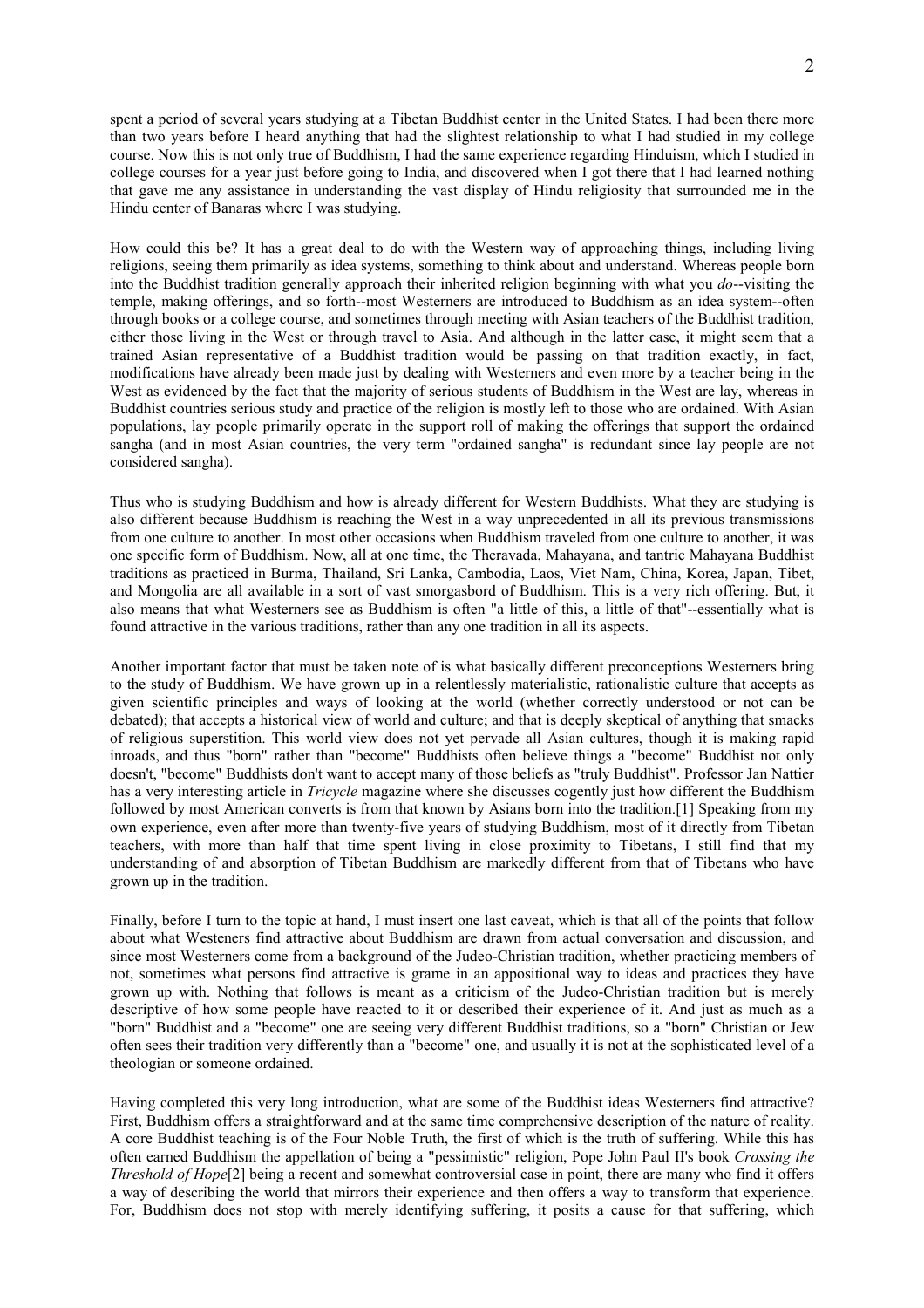although hotly debated in its technical description among different Buddhist schools, is in essence one's own inappropriate behavior motivated by a misperception of the nature of reality. Buddhist teachings then say that because this is a misperception rather than an intrinsic fault, it can be overcome, and then posit a course of action that leading to the cessation of that suffering.

This complex of the four truths is I believe an important key to what Westerners find attractive about Buddhism. Coming from a Judeo-Christian tradition that posits an omnipotent all powerful creator God, a source of suffering that is an "original sin" without much seeming relation to an individual person, and a salvation that cannot be coerced from this all powerful God but requires a "leap of faith", many Westerners are drawn to what they see as a rational and in fact not overtly religious description of the world that offers them a means of remedying their situation by their own efforts. (Interestingly enough, many lay Asian Buddhists might not recognize this description.) The technique for changing one's situation best known in the West is meditation, again something that is very much within one's own hands. Thus, Buddhism is perceived as a rational idea system offering a systematic program of actions and ethical guidelines that can be used to better the human situation. Specifically, the root problem is seen as a mental one and numerous specific techniques for transformation of the mind are offered.

Because of the lack of a creator God in Buddhism among other things, there have been Western scholars who have asserted that Buddhism is not a religion. Although for them this was a defect of Buddhism, and, in fact, is patently ridiculous, in that Buddhism in its various cultural forms has served as the *religious* support and solace of millions of followers throughout Asia for more than two thousand years, the fact that it can be seen as not overly religious accounts, I believe, for a good deal of its contemporary appeal. People who have grown up in a primarily secular society without much sympathy for church institutions and religious dogmas that seem antirational are drawn towards something that offers them meaning, values, and ameliorative techniques, all offered with the potential of freedom from much of what is seen as negative about religion, at least as many of those who are drawn to Buddhism have experienced it in their childhoods.

Thus Buddhism can be seen as religion without the religion and also as a set of ideas and practices one can take on without necessarily becoming Buddhist. This has do with the ways described above that many Westerners are exposed to it, but also has much to do the way prominent Buddhist teachers known in the West today such as His Holiness the Fourteenth Dalai Lama of Tibet and the Venerable Thich Nhat Hanh from Viet Nam present Buddhism. Both teach extensively without seeking to convert, and Thich Nhat Hanh, for instance, has said, "Buddhism is more of a way of life than a religion an experience that is worth trying. It is open for everyone. You can continue to be a Jew or a Catholic while enjoying Buddhism."[3] The Dalai Lama is equally specific in articulating that it is not necessary in the least to become Buddhist in order to appreciate the value of various Buddhist ideas and to reap the benefits of Buddhist practices such as meditation, and he is quite willing to say that it is not necessary even to be "religious" per se. In an interview with Jean-Claude Carrière published in *Tricycle* magazine, the following exchange occurred:[4]

His Holiness the Dalai Lama: "I believe deeply that we must find, all of us together, a new spirituality. This new concept ought to be elaborated alongside the religions, in such a way that all people of good will could adhere to it."

Jean-Claude Carrière: "Even if they have no religion, or are against religion?" His Holiness the Dalai Lama: "Absolutely. We need a new concept, a lay spirituality. We ought to promote this concept, with the help of scientists. It could lead us to set up what we are all looking for, *a secular morality.* I believe in it deeply. And I think we need it so the world can have a better future." He then went on to speak about the benefits of peace of mind that he experiences every day as a result of his spiritual and meditation practices and to emphasize their value for everyone, regardless of religious conviction. The Dalai Lama consistently emphasizes in his teachings those aspects of Buddhism that he feels speak to the needs of the world at large.

Also worth noting in the context of the above discussion is that fact that figures such His Holiness the Dalai Lama and Thich Nhat Hanh offer impressive models of a non-materialistic, non-dogmatic, non-exclusive spiritual way of living in the world.

Another important reason so many in the West find Buddhist ideas attractive is how directly they address critical issues facing the world today. For instance, the Buddhist doctrine of interdependence, the fact that nothing exists in and of itself and that all things are interrelated, is a powerful concept that is directly applicable to ecological issues, such as the preservation of the environment, and to economic issues around the evolving global economy. Similarly, the Buddhist world view that sees humans as just one among life forms fits perfectly with an ethic that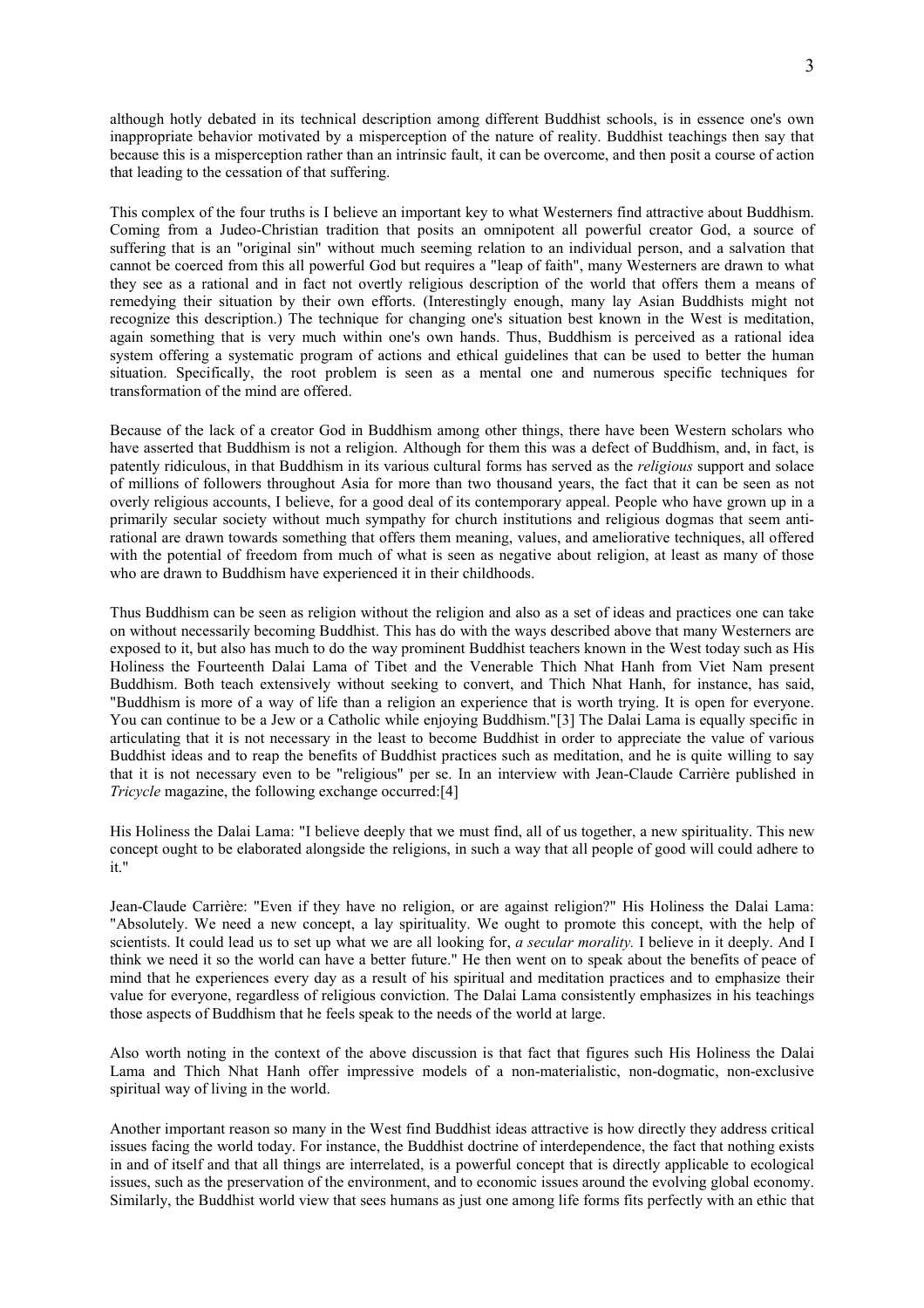is seeking to see all parts of the universe as valuable and deserving of concern, not giving a position of exclusive privilege to just humans or to humans of only one race, gender, or belief system. Buddhist prayers are made in terms of "all sentient beings"--all that lives, human and non-human. In various Buddhist traditions one can find ways to include the inanimate world in that sphere of responsibility as well, such as Zen teachings that find the Buddha nature in rocks and trees, and Tibetan teachings that speak of the sacredness of all--the vessel and the essence *(gnod bcod)*, the inanimate and the animate world. These teachings provide religious foundations to counter the commerce-driven view that unrestrained consumption and even destruction of resources and species for the enjoyment of the privileged few is justified.

In a similar vein, not necessarily the most popular Buddhist teaching, but to my mind, one of the most important, is the Buddhist doctrine of "satisfaction", the concept that a little is enough. In diametrical opposition to the yuppie slogan, "He (or she) who dies with the most toys wins," Buddhist teachings emphasize the senselessness of the accumulation of material possessions, for they do nothing to assist with what is truly important and in fact distract from it. At the time of death, whatever one has accumulated in the way of material goods is of no use; the only thing that matters is the state of one's mind--the good qualities one has accumulated there.

Thus far, I have concentrated on Buddhist ideas and ethical teachings that Westerners find attractive. Equally or more attractive to many is the fact that Buddhism offers people a way of being in the world, particularly practices of meditation, that many find helpful. Across its various traditions, Buddhism offers many different techniques for working with the mind and it is those that have drawn adherents in the West. Of particular interest are zazen from the Japanese Zen tradition, the meditation practices of the Theravada tradition as practiced in Burma, Thailand, and Sri Lanka, and the meditations of the Tibetan Buddhist tradition.

Meditation is not Buddhist per se, and further many non-Buddhists practice Buddhist meditation without becoming Buddhist. For one within the Buddhist tradition and set on the Buddhist goal of enlightenment, there is always the hope of attaining the highest goal, and many strive for it. However, there are also benefits along the way. Mindfulness meditation offers people a way of changing their experience of the world, a way to step back from a purely reactive way of being. The directed analytical Tibetan meditations on the nature of cyclic existence, the reality of death, techniques for developing compassion, and so forth all offer people a way of changing their ingrained ways of understanding and reacting to the world.

People from many professions--social workers, psychologists, therapists, and so forth find that there are techniques they can bring into their work that help them to be more effective in their efforts to help others. This is perhaps the first time there has been such wide scale co-opting of religious techniques for essentially secular purposes, but it is clearly a use of the tradition that many Buddhist teachers are happy to encourage.

Thus, these are some of the things that draw Westerners to Buddhism--a way of describing the world that makes sense, ethical principles to live by, models to follow, and a set of very specific practices that can be done, both to improve one's life in the present and directed towards enlightenment in the future.

What does all this have to do with women? I believe that all of these things are what draw Westerners in general, both men and women, to Buddhism, and I have heard all of these points described specifically by women. Among the Western Buddhist communities, women generally make up half or more of membership. I think it would be fair to say that whatever it is that draws people to Buddhism, it draws women and men equally. Although gender issues have become more important in recent years, I do not think that they are a primary factor in the initial attraction of Buddhism.

What I do see as a major factor is that when persons approach Buddhism as a new religion, they see it with fresh eyes, in an idealized form, as it should be rather than as it perhaps is. Some years ago when participating in a panel on "Women in Buddhism" that was part of a Buddhist-Christian Dialogue conference, I was struck by the fact that as women struggle to find a place in the major religious traditions that they find affirming and that allows them growth and realization of their potential, there was the interesting situation of Western women with a Judeo-Christian upbringing affirming all the positive values for women that they found in the Buddhist tradition, while Asian women with a Buddhist upbringing did not recognize and had not experienced such egalitarian Buddhism and were finding their potential for value and growth within the Christian tradition.

The fact is that all of the world's major religions, however they started out, have over the centuries become decidedly patriarchal, absorbing this patriarchal bias even into their core doctrines, and women everywhere have to struggle to reclaim for themselves a position of equality and value. Perhaps this is more difficult to do within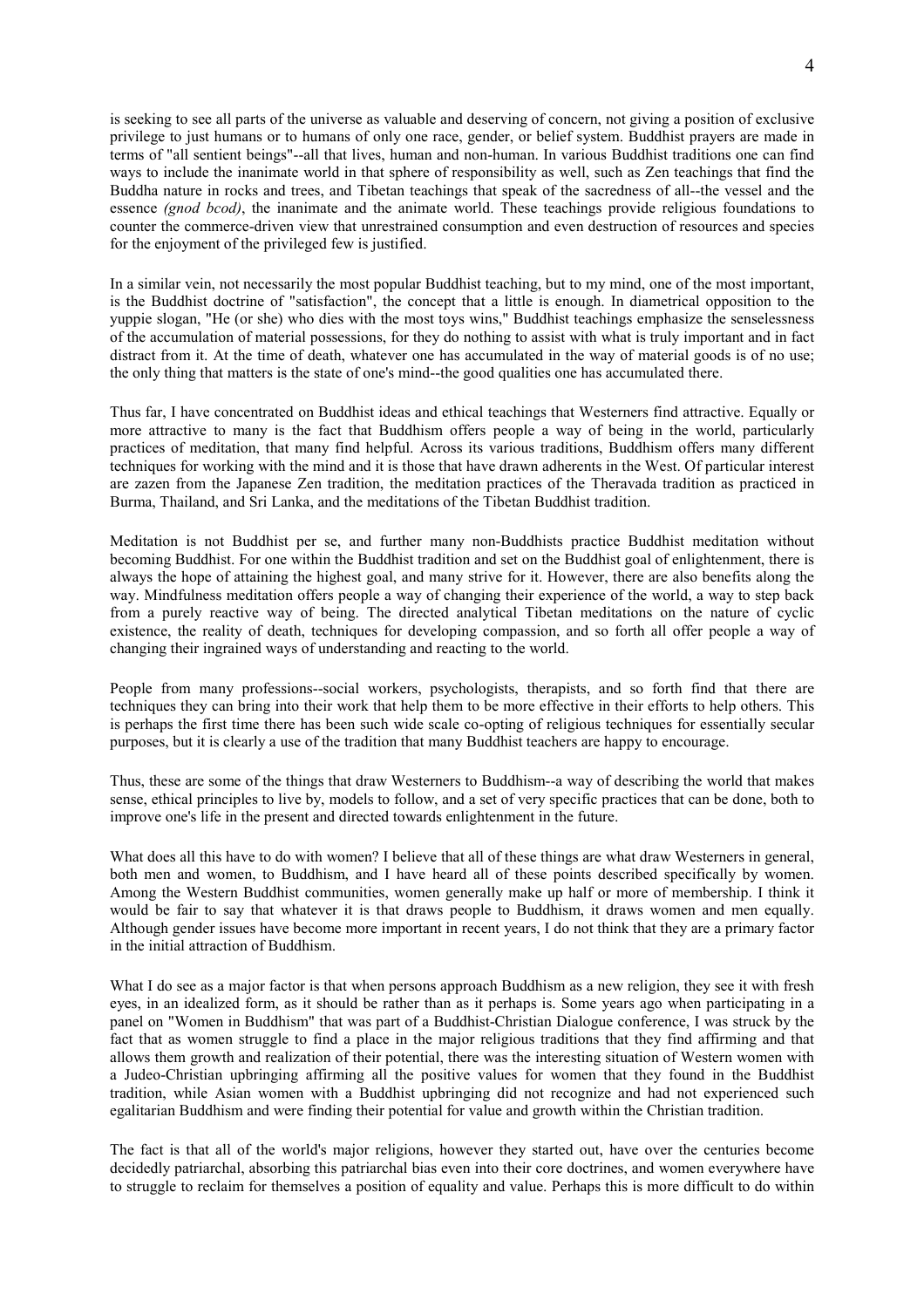that which is familiar and ingrained, where one sees clearly the hypocrisy, than it is in that which one approaches fresh, not seeing, not even knowing all the wrong that has gone before.

What does a Western women newly approaching the Buddhist tradition find? On the positive side, there is a vocabulary of equality--it is clearly stated in the earliest texts of the tradition that enlightenment is equally possible for men and for women. The early literature is full of stories of women who demonstrated that potential and became enlightened--just as enlightened as their male counterparts. Although Buddha is a male, his maleness is less of an issue than the very male God/Jehovah of the Christian tradition (feminist efforts to transform this notwithstanding), and, because the Buddha is a very different sort of figure than the omnipotent Judeo-Christian God, there is not the same affect of submission and obedience to a male authority figure. Certainly to someone newly approaching the Buddhist tradition, there is an appearance of equality. Also, because so much of Buddhist prayer and supplication is phrased in terms of "all sentient beings", women are not continuously confronted with a male centered vocabulary (or need not be; it is very much a function of translation).

In addition, the Buddhist tradition did not create the same polarities as the Western one. As opposed to the dualities of man/women, culture/nature, reason/emotion, black/white of the West, in which women invariably fall on the lesser side, the Buddhist Mahayana tradition offers the pair of method and wisdom, masculine and feminine, the two essential wings of the bird flying to enlightenment. Thus, on a deep symbolic level (even if not necessarily in everyday reality) the feminine is valued and in fact essential for any true spiritual development. Although this is not explicitly stated, once enlightenment has been thus defined as the fullest development of the masculine and feminine potentials, it is clearly an androgynous state, not a hyper-masculine one, and this is readily seen in much Buddhist art. For instance, in the Tibetan iconographic tradition, male and female Bodhisattvas, those manifesting compassionate activities in the world, such as Avalokiteshvara and Tara, are often almost indistinguishable in representation.

Further, there are strong feminine figures within the Buddhist tradition. For instance, within the Tibetan tradition, there is Tara, the embodiment of compassion just mentioned. She is famous for having vowed to achieve complete enlightenment in the female body, rejecting suggestions that she seek to be reborn as a male in order to enhance her progress on the spiritual path. There are also historical religious figures such as Yeshe Tsogyal (ye shes mtsho rgyal, eighth century) and Ma-jik-lap-drön (ma gcig lab sgron, 1055-1153) who were renowned practitioners and teachers. And within this century, one of the most famous meditators and teachers of either sex was the Shugsep Jetsunma Ani Lochen (blo-chen, 1865-1951). Thus women looking for role models can find someone to look up to and emulate.

But, what else do women approaching the Buddhist tradition find? A textual tradition with far too many nasty comments about women, calling them temptresses and so forth, and talking about the "lowly form of women". A tradition regarding admission of women to the ordained order which says that the Buddha initially refused to admit them and when he finally did so accompanied it with the prediction that this would shorten the lifetime of his teachings (that prediction has already been exceeded, so it would seem the ordination of women was not so dire after all). Along with reluctant admission of women into the order came rules that make the most senior nun subordinate to the most junior monk.

Across the Buddhist tradition, the institutions of Buddhism are overwhelmingly male, the money and power of the Buddhist tradition are almost exclusively in male hands, and the teaching role is primarily in male hands as well. In all Buddhist cultures (one might argue the case for China being an exception) the nuns lag far behind the monks in almost every way. In all the Buddhist traditions except the Mahayana tradition found in China, Korea, and Viet Nam, full ordination for the women either never was introduced or has been lost, and in those areas where it is not found, the male establishment is not predisposed towards its reintroduction. In the Theravada tradition, the nuns are not even considered members of the "sangha", a status which in Sri Lanka, Burma, and Thailand would entitle them to some state support. Although there are notable and shining exceptions, women interacting with this male religious establishment regularly encounter levels of overt sexism that are no longer tolerated openly in the West.

Finally, there is the whole question of the sexual abuse of women by male Buddhist teachers, a problem across the entire Buddhist tradition (and one might add across all religious traditions and in fact all cultures) but particularly evident in the tantric Buddhist traditions where sexual imagery and energy play a major role and in the Zen tradition where most priests have no vows of celibacy. There is much to be said about this issue, which basically boils down to gullible women and rapacious men, but it is perhaps best saved for another forum.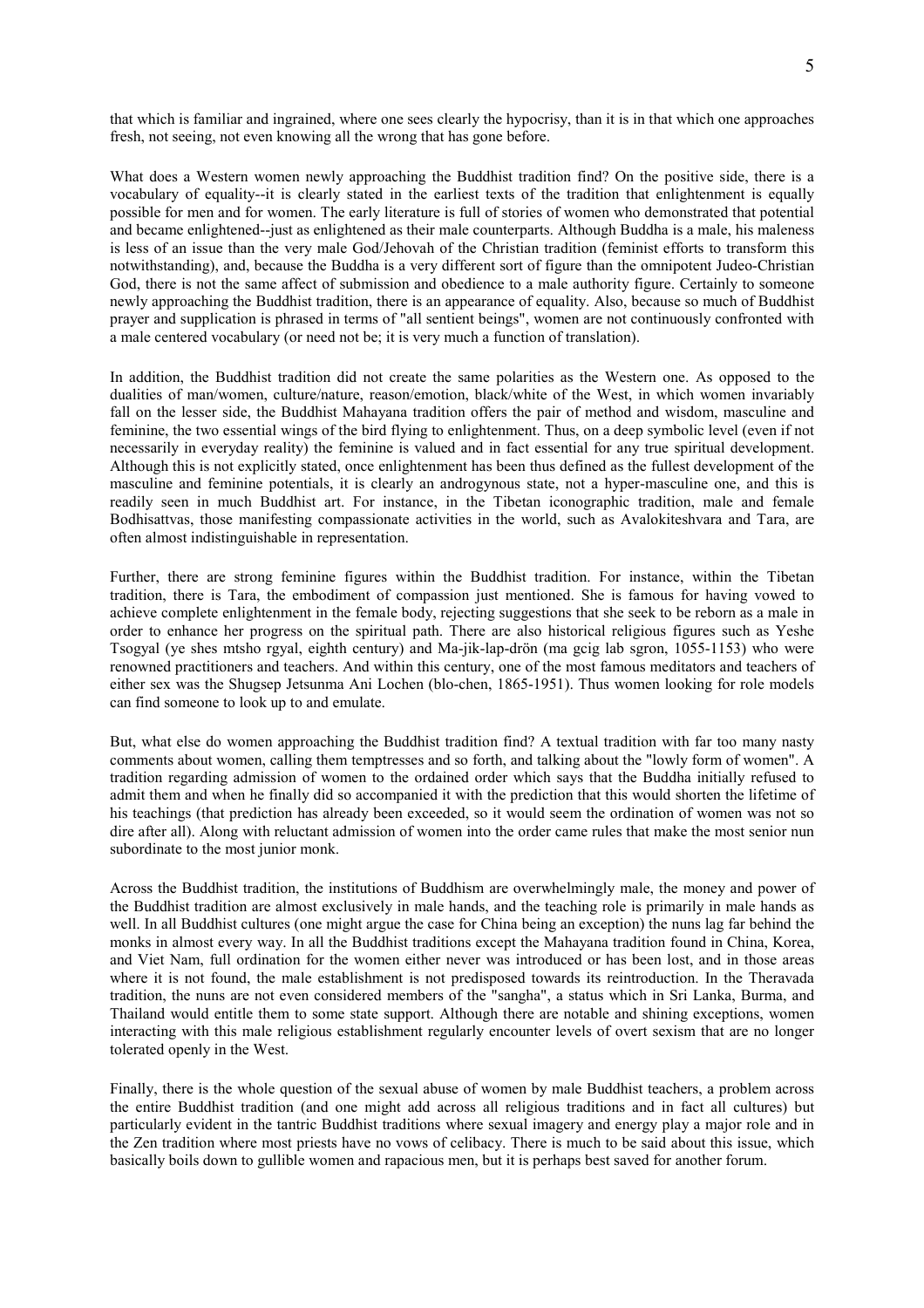Just to touch on it briefly, on the tantric side, the issue is well epitomized by two recent books by Western women which have generated a great deal of discussion--Miranda Shaw's *Passionate Enlightenment*[5] in which she argues for the existence of a tantric tradition in which women are full and empowered partners in the quest for enlightenment and in fact are seen as a source of spiritual insight and power, and June Campbell's *Traveller in Space*[6] in which she describes a tradition where women are simply the objects of use of men who have coopted all power and authority and are intent merely on their own purposes. Without addressing any of the complex and interesting issues raised by either book, it is worthwhile to point out that Shaw is describing a situation she has recreated from a dim past through a new hermeneutic of textual interpretation, describing a tantric tradition that flourished in India in the eighth to twelfth centuries. Campbell is describing an almost current reality, basing her exposition on personal experience with the Kagyu tradition and one of its most eminent lamas in the 1970 and 80's. Quite aside from differences of viewpoint and agenda of the respective authors, the mere fact that one is writing of the developmental years of a tradition whereas the other is describing an entrenched establishment one thousand years later may be the most significant factor in explaining the wide discrepancy between them.

Where does all of this leave Western women today? Buddhism is a religion that travels from culture to culture, and it is one that changes considerably from in the process, to the point where Buddhists of one culture sometimes find their religion almost unrecognizable in another. Buddhism affects the cultures it enters but it is also affected by them. Thus, this occasion of Buddhism being introduced into Western culture is a time of tremendous potential for change--both of Buddhism and of Western culture. This has positive and negative aspects. I have already commented above on how what the West has come to know as Buddhism is a hybrid that up till now has not existed. On the one side, only some aspects of Buddhism have come through, mostly the more theoretical and practice oriented--in the west we know little about the way Buddhism is lived and experienced by most of its millions of Asian adherents. On the other hand, as already mentioned, the full diversity of the very rich Buddhist tradition in all its cultural forms is represented in this process of cultural transmission. Thus, although there is no way to get exactly any one tradition as it exists in its culture of origin, there is a chance to get the best of many traditions

The Dalai Lama frequently advises Westerners interested in Tibetan Buddhism to seek its essence and not be distracted by cultural accretions. This of course is much more easily said than done, and up to now the "pick and choose" approach to Buddhism has led to a fair amount of superficiality and to a lot of people who have approached Buddhism merely as an idea system and not taken it enough to heart to have the transformative effect on their lives they might have hoped for. (The Dalai Lama.also says that if you want to see change in your life from Buddhist practice, say in terms of how angry you are, look for progress over ten or fifteen years of practice, not expecting great transformation in weeks or months.)

Generally the introduction and absorption of Buddhism into a new culture is a process that requires two hundred years or more to reach a point where it has really been absorbed, understood, and taken on the distinctive flavor of the new culture. Since this process has now begun in the West but is certainly not complete, for Western women, it is a time of great potential.

There are various ways that Western women can approach Buddhism. One is to see it merely as a tradition offering some helpful ideas and techniques and to take those that are helpful while ignoring the misogyny. Another, for those who are seriously interested in Buddhism per se and in taking on Buddhism in a lifeabsorbing fashion, is to take a stand now and refuse to accept and adopt those elements that are sexist and not affirming of women. This can be done at all levels of the tradition. The Pali canon reports that just prior to his death, Buddha offered his followers the opportunity to give up all the minor rules of conduct and forge their own. This chance was not taken, but it could be. In fact the Japanese Buddhist tradition abandoned almost entirely the vinaya of the Pali canon and chose for the most part not to be a celibate monastic tradition. Western women can simply refuse to accept rules of conduct that place them forever inferior.

A major problem for faith for modern adherents and particularly for modern scholars in the Asian Buddhist traditions is the fact that much of the tradition is based on ideas of lineage--on unbroken transmission of teachings and traditions from one person to another going back to the time of the Buddha and on the fact that the whole Buddhist canon is seen to be the word of Buddha, whereas Western scholarly study of the same quickly finds holes in the lineages of transmission and suggests that much of the canon, certainly the Mahayana and tantric texts, were written well after the Buddha's death. This is an issue that each culture has to face in it's own way, but I would suggest that we in the West are so deeply influenced by Western ideas of historiography and so basically indisposed to ideas of teachings that transcend the rational (such as that Buddha himself spoke each and every of the scriptural teachings and some were many were simply hidden till the time was right for them to appear) that we should simply not make the attempt and settle instead on a canon that isn't sexist or patriarchal.